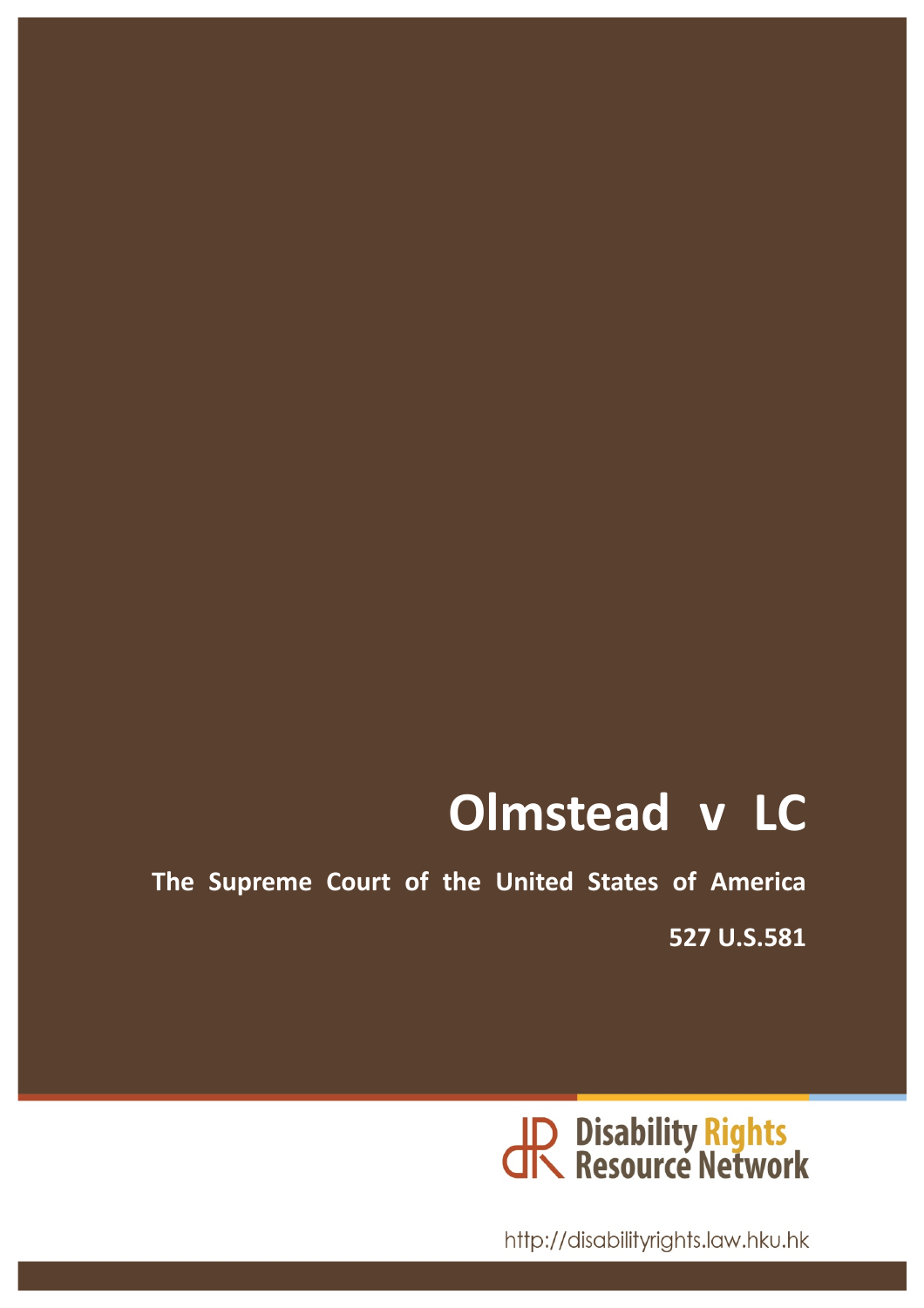



#### **Quick Facts**

Plaintiff: L.C. (Lois Curtis) and E.W. (Elaine Wilson, deceased)

**Defendants:** Tommy Olmstead, Commissioner, Georgia Department of Human Resources, et al.

**Court:** Supreme Court of the United States

#### Date Decided: 22 June 1999

**Issue:** The issue is whether it is lawful for the State to retain individuals with mental disabilities in psychiatric confinement after the State's treatment professionals determine that these individuals can be placed in community-based treatment. 

**Holding:** The Supreme Court held that under Title II of the Americans with Disabilities Act of 1990 ("ADA"), the State is required to place persons with mental disabilities in community-based treatment, provided that: **(1)**  The State's treatment professionals have

determined that such placement is appropriate; (2) The persons with mental disabilities do not oppose such treatment; and (3) The State can reasonably accommodate such placement, taking into account the resources available to the State and the needs of other persons with mental disabilities.

As Title II of the ADA prohibits unjustified institutional isolation of any person with disabilities, the Supreme Court's decision not only impacts persons with mental disabilities, but also all individuals with disabilities. Regardless of whether such individuals live in an institution, nursing home or the community, the ADA requires the State to place such persons in the most integrated setting appropriate to their needs with regard to the conditions (i) to (iii) mentioned above.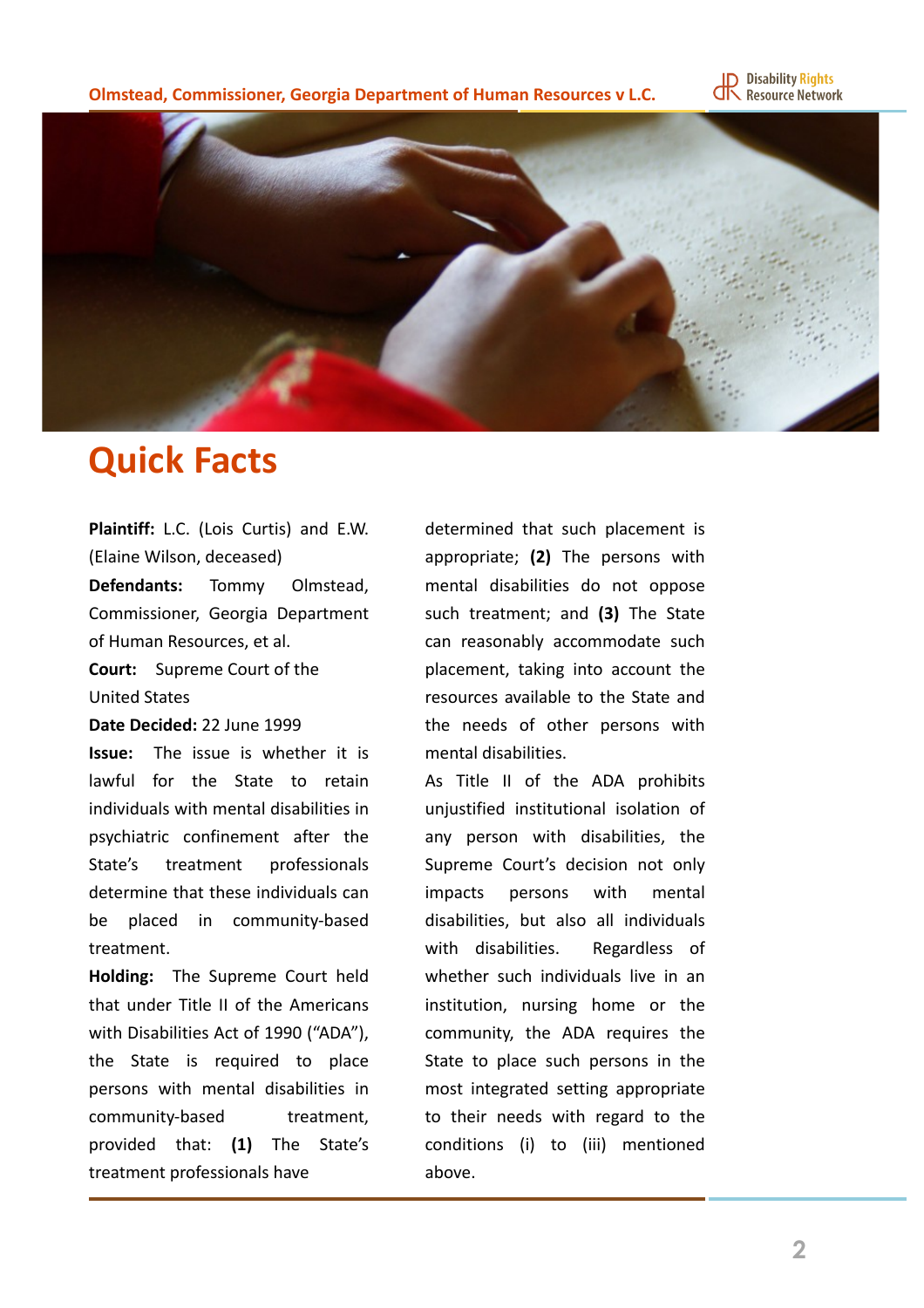## **Procedural Background**

L.C., by her legal guardian Jonathan Zimring, filed suit in the District Court for the Northern District of Georgia in May 1995. E.W. later intervened in the action and stated an identical claim. Initially, L.C. and E.W. also brought a constitutional claim under the Due Process Clause of the Fourteenth Amendment, alleging that the State failed to afford them minimal adequate care and freedom from undue restraint. However, as neither the District Court nor the Court of Appeals reached this claim, the Supreme Court did not address it. Regarding the women's claim under the ADA, the District Court granted a partial summary judgment to order the State to place the women in community-based treatment. The Court of Appeals affirmed the District Court's judgment, but remanded the case for reassessment of the State's cost-based defense. The Supreme Court affirmed the Court of Appeal's judgment in part and remanded the case to determine the appropriate relief for L.C. and E.W, taking into account the range of the State's facilities for treatment of persons with diverse mental disabilities and the State's responsibility to provide services with an even hand.

## **Context**

The issue of institutional segregation of people with mental disabilities is not unique to the United States. Globally speaking, some leading non-governmental organizations, such as Disability Rights International and the Mental Disability Advocacy Center, have established offices in Serbia, Mexico, Hungary, and other countries to eliminate institutional segregation of people with mental disabilities. In Hong Kong, people with mental disabilities often face public stigma and inadequate legal protection. The construction of rehabilitation centers near local neighborhoods is sometimes opposed by residents. The Mental Health Ordinance fails to state the fundamental rights of such individuals, including the rights to freedom of movement and social activities. The Ordinance also defines "mental disorders" and related concepts vaguely, leaving the interpretation of such terms to medical professionals.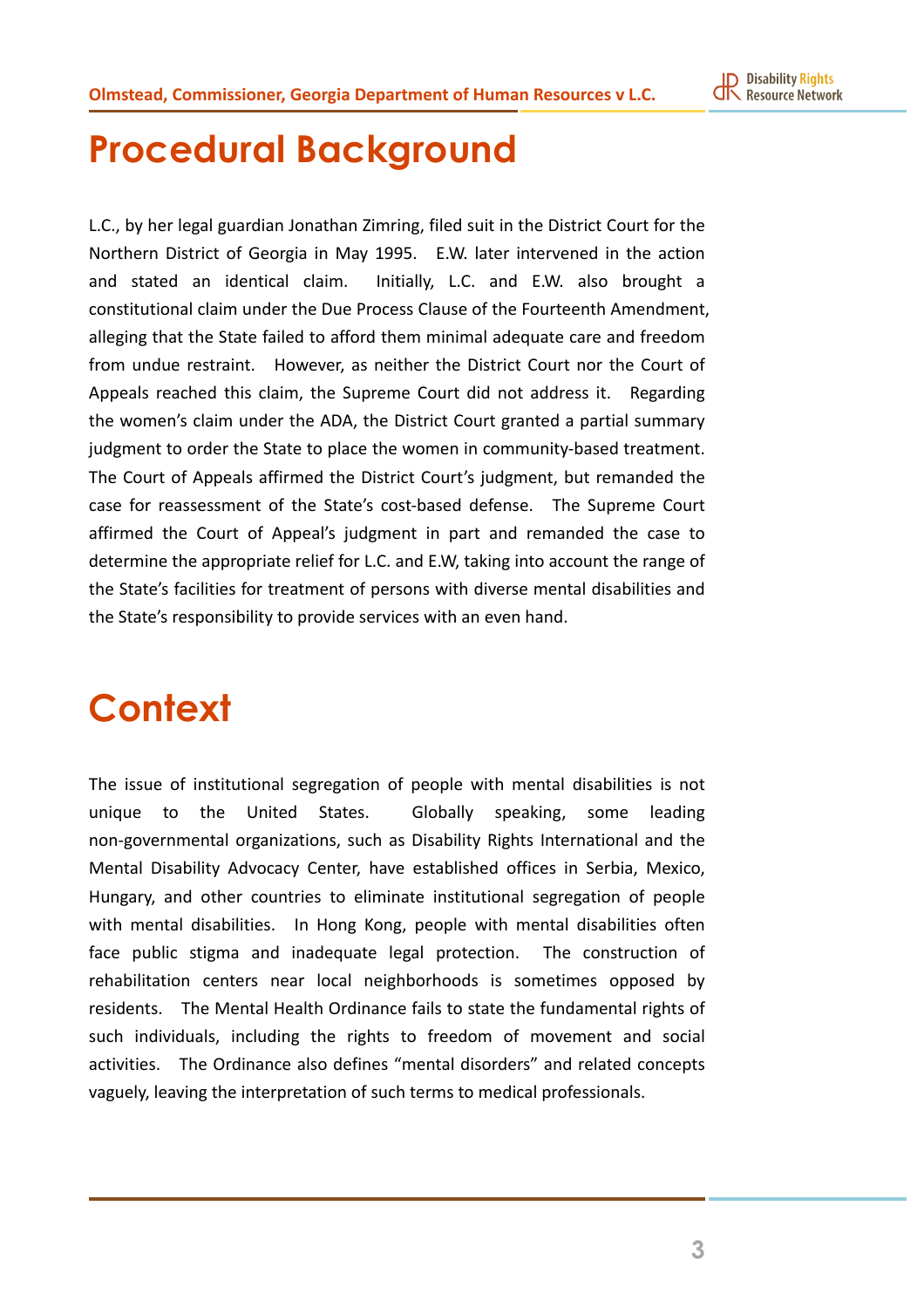## **Case Summary**

L.C. was voluntarily admitted to GRH in May 1992. The State's treatment professionals concluded that she could be cared for appropriately in a community care program in May 1993, but she remained institutionalized in GRH until February 1996. Similarly, E.W. was sent to GRH in February 1995. In March 1995, GRH sought to discharge her to a homeless shelter, but her attorney objected. Eventually, she remained institutionalized until 1997 even though the treatment professionals had concluded that she was suited for community-based treatment in 1996.

Under Title II of the ADA, the US Congress recognizes undue segregation of individuals with disabilities as a serious form of discrimination. The Supreme Court relied on two key regulations issued by the Attorney General. The first regulation is known as the "*integration regulation*", which requires a public entity to administer treatment programs in the most integrated setting appropriate to the needs of qualified individuals with disabilities. The second regulation is known as the "reasonable-modifications regulation", which requires a public entity to make reasonable modifications in policies to avoid discrimination against people with disabilities, unless such modifications would fundamentally alter the nature of the entity's services.

Regarding the "integration regulation", the Supreme Court considered the unnecessary institutionalization of people with disabilities to be a form of discrimination for two reasons. Firstly, institutional segregation of persons who can handle and benefit from community settings perpetuates unwarranted assumptions that they are incapable or unworthy of participating in community life. Secondly, institutional segregation severely diminishes the daily activities of such individuals, such as their family relations, social contacts, economic independence and work options. However, the "*integration regulation*" does not mean that the State needs to phase out all institutions and place patients in need of close care at risk. In the present case, the Supreme Court recognized that in prior years, L.C. and E.W. needed institutional care to stabilize acute psychiatric symptoms. But after the State Professionals determined that L.C. and E.W. were qualified for community-based treatment, the State's unnecessary segregation of L.C. and E.W. deprived them of the opportunity to integrate into the community. As such, the State violated the "*integration regulation*".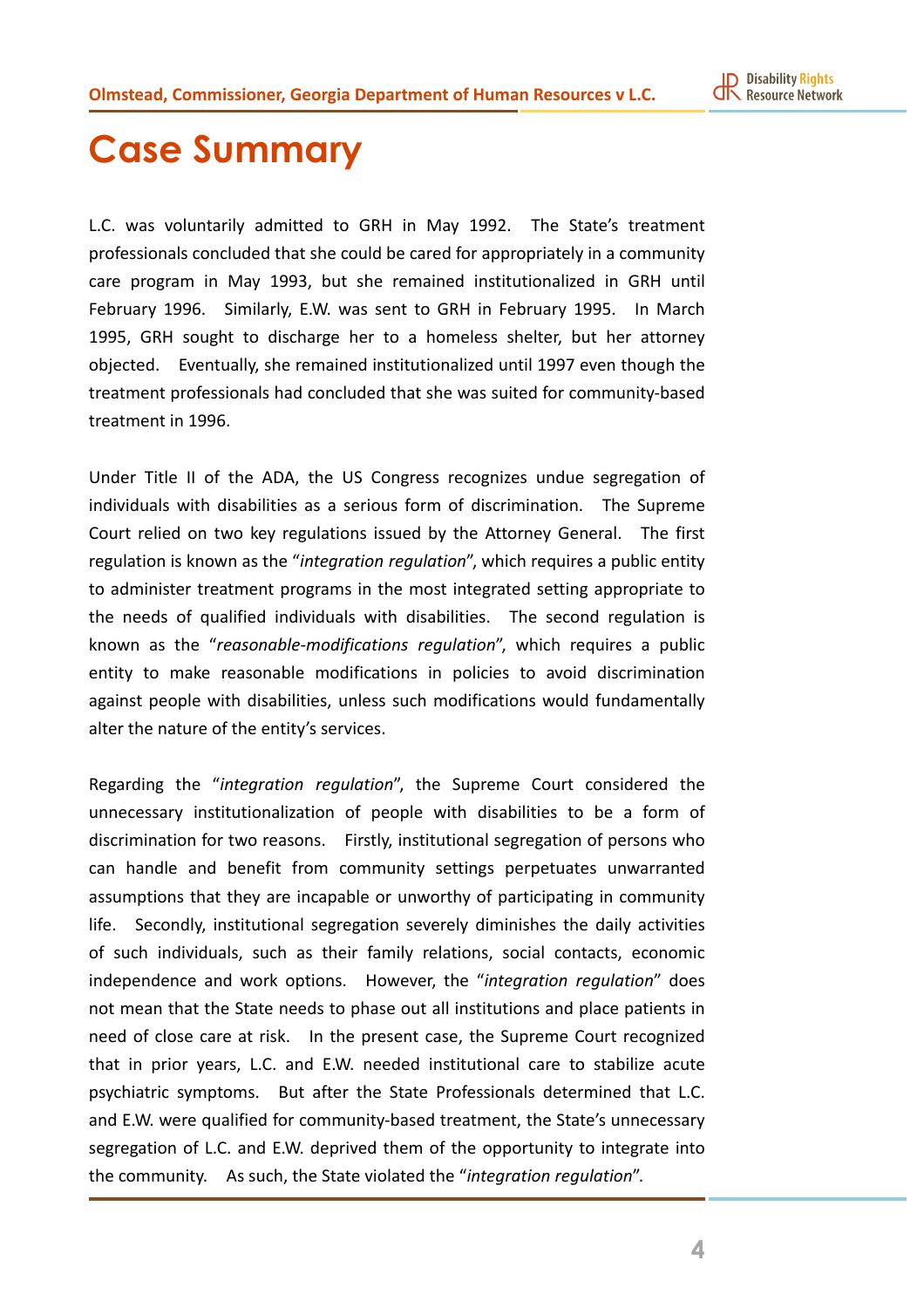**ID** Disability Rights<br>**CIN** Resource Network

Regarding the "reasonable-modifications regulation", the Supreme Court considered whether, in allocating available resources, immediate relief for the women would be unfair or inequitable to other patients, given the State's responsibility to care for a large and diverse population of persons with mental disabilities. As mentioned above, the Supreme Court emphasized that ADA should not be read to compel the State to phase out institutions. Rather, the State should devise a comprehensive and effectively-working plan for placing qualified persons with mental disabilities in less restrictive settings, while maintaining a range of treatment facilities and administering services in a balanced manner. When there is a waiting list that moves at a reasonable pace and is not manipulated by the State to institutionalize qualified people with disabilities, the court should not displace individuals at the top of the waiting list by others below them who commence legal actions. In the present case, there is no dispute that L.C. and E.W. were qualified for community care and both of them did not oppose such treatment. The Supreme Court therefore remanded the case for considering the appropriate treatment for L.C. and E.W., taking into account the range of facilities of the State to care for a large population of persons with mental disabilities and the State's obligation to treat such persons equally. 

## **Significance**

This was the first Supreme Court case in the United States to affirm that people with mental disabilities have the legal capacity to live independently in an inclusive environment. To enforce the Supreme Court's decision, the Civil Rights Division of the Department of Justice (the "DOJ") has entered into agreements with state and local governments to promote training and employment opportunities for people with disabilities, including a settlement agreement with the State of Georgia to strengthen community treatment support to 9,000 individuals with mental illness. On the  $10<sup>th</sup>$  anniversary of the landmark decision in Olmstead v L.C., President Obama provided over US\$140 million in the Recovery Act funding for independent living centers across the country. However, not all states have been complying with the ADA. In 2013, the DOJ sued the State of Florida for segregating children with disabilities in nursing facilities. In 2012, the DOJ intervened in a lawsuit against the State of New Hampshire for segregated institutionalization of people with mental disabilities.